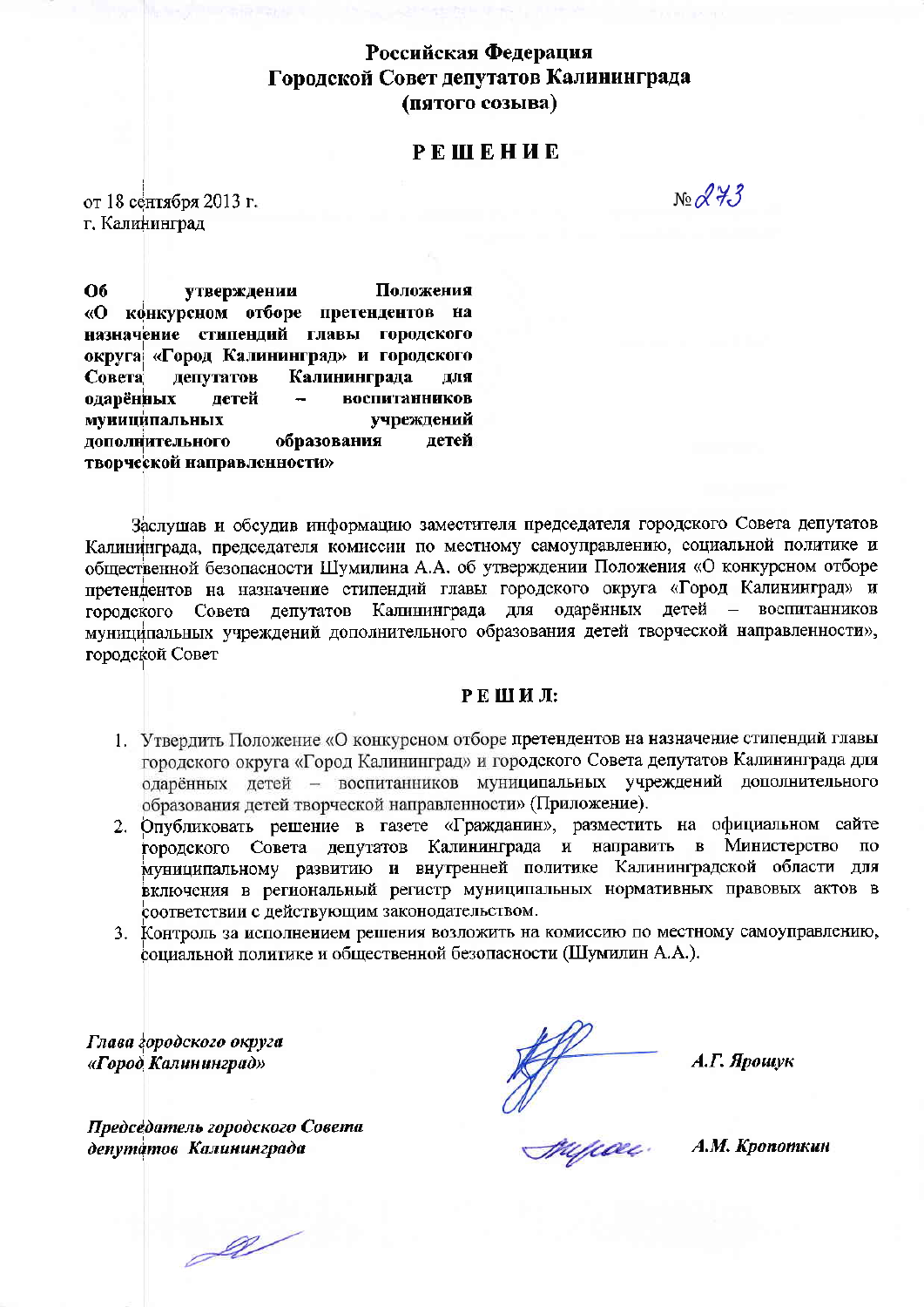Приложение к решению городского Совета депутатов Калининграда  $N$ е $\mathcal{A}$ +3 от 18 сентября 2013 г.

#### Положение

# «О конкурсном отборе претендентов на назначение стипендий главы городского округа «Город Калининград» и городского Совета депутатов Калининграда для одаренных детей – воспитанников муниципальных учреждений дополнительного образования детей творческой направленности»

#### 1. Общие положения

1.1. Положение «О конкурсном отборе претендентов на назначение стипендий главы городского округа «Город Калининград» и городского Совета депутатов Калининграда для одаренных детей - воспитанников муниципальных учреждений дополнительного образования дстей творческой направленности» (далее - Положение) определяет процедуру проведения конкурсного отбора претендентов на назначение стипендий главы городского округа «Город Калининград» и городского Совета депутатов Калинишграда для одаренных детей воспитанников муниципальных учреждений дополнительного образования детей творческой направленности (далее - стипендии), регулирует порядок и условия получения одаренными детьми - воспитанниками муниципальных учреждений дополнительного образования детей творческой направленности стипендий главы городского округа «Город Калининград» и городского Совета депутатов Калининграда.

.2. Конкурсный отбор претендентов на назначение стипендий (далее - конкурсный отбор) проводится в соответствии с Положением «О назначении и выплате стипендий главы городского округа «Город Калининград» и городского Совета депутатов Калининграда для одаренных детей и молодежи», утвержденным репением городского Совета депутатов Калининграда от 17.04.2013 № 81 «Об учреждении стипендий главы городского округа «Город Калининград» и городского Совета депутатов Калининграда для одаренных детей и молодежи».

1.3. Конкурсный отбор проводится в целях выявления и поддержки одаренных детей воспитанников муниципальных учреждений дополнительного образования детей творческой направленности (далсе - муниципальных учреждений дополнительного образования), развития творческих способностей.

1.4. Организационные мероприятия по порядку и условиям проведения конкурсного отбора осуществляет комитет по социальной политике администрации городского округа «Город Калининград» (далее - комитет по социальной политике).

1.5. Стипендии назначаются ежегодно по итогам прошедшего учебного года.

## 2. Участники конкурсного отбора претендентов на назначение стипендий и критерии отбора

2.1. На участие в конкурсном отборе имеют право воспитанники муниципальных учреждений дополнительного образования творческой направленности в возрасте от 10 до 18 лет, которые являются:

- гражданами Российской Федерации;

- победителями, призерами, лауреатами, дипломантами очных этапов международных, всероссийских, региональных конкурсных мероприятий творческой направленности, проводимых по инициативе, при поддержке или содействии региональных, федеральных органов власти в сфере образования и иных сфер, органов власти других государств.

## 3. Порядок формирования списка претендентов на назначение стипендии

3.1. Право на выдвижение претендентов на присуждение стипендий имеют муниципальные учреждения дополнительного образования творческой направленности, депутаты городского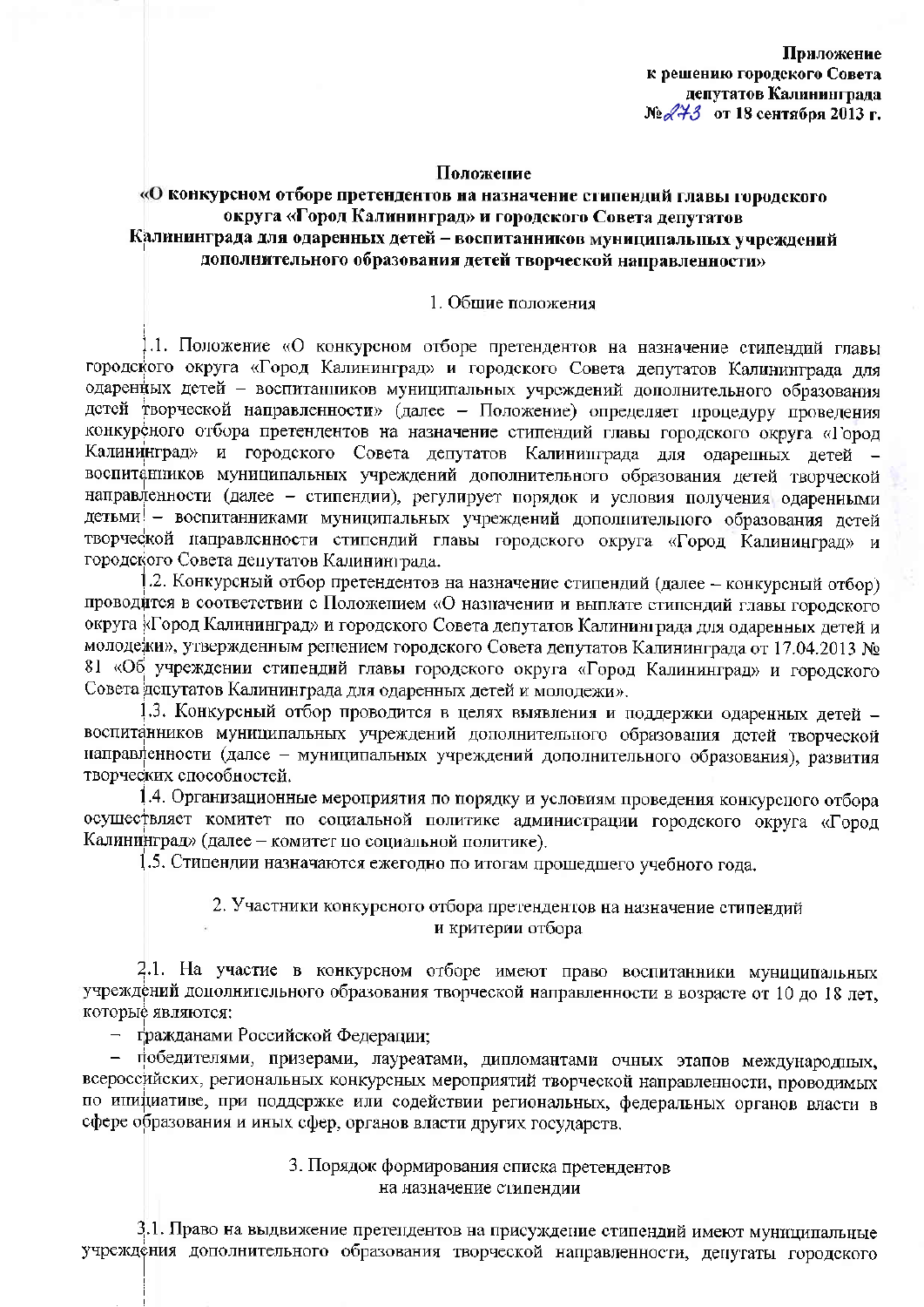Совета депутатов Калининграда.

В.2. Для участия претендентов в конкурсном отборе муниципальные учреждения дополнительного образования и депутаты городского Совета депутатов Калининграда представляют в комитет по социальной политике следующие документы:

В.2.1. Анкету установленного образца (Приложение № 2 к настоящему Положению).

3.2.2. Ходатайство о предоставлении кандидату стипендии в произвольной форме. заверенное руководителем учреждения.

3.2.3. Характеристику кандидата, заверенную руководителем учреждения (в характеристике необходимо отразить успеваемость канлилата).

3.2.4. Копии грамот, дипломов, сертификатов, подтверждающие достижения кандидата в конкурсных мероприятиях, перечисленных в п. 2.1, настоящего Положения.

3.2.5. Копию паспорта кандидата, при отсутствии паспорта - копию свидетсльства о рождении и документа, подтверждающего наличие у учащегося гражданства Российской Федерации.

3.2.6. Согласие на обработку персональных данных кандидата (Приложение  $N_2 1$  к настоящему Положению).

3.2.7. Справку с основного места обучения.

3.3. Дополнительными документами являются:

3.3.1. Копии или выписки приказов об итогах конкурсных мероприятий с указанием победителей (призеров).

3.3.2. Портфолио кандидата (успехи в федеральных, региональных и муниципальных конкурсных мероприятиях, подтвержденные соответствующими копиями приказов, протоколов, дипломов, грамот).

3.4. Все материалы заверяются подписью руководителя учреждения дополнительного образования детей и печатью образовательного учреждения.

3.5. Локументы. не соответствующие требованиям настоящего Положения. нe рассматриваются и возвращаются муниципальному учреждению дополнительного образования, представившему конкурсные материалы.

3.6. Комитет по социальной политике готовит проект постановления администрации городского округа «Город Калининград» «Об утверждении списка стипендиатов главы городского округа «Город Калининград» и городского Совета депутатов Калининграда на учебный год». Срок действия постановления - с сентября текущего года по август следующего года включительно.

3.7. Конкурсные материалы победителей не возвращаются. Конкурсные материалы участников, не ставших победителями, возвращаются муниципальным общеобразовательным учреждениям.

4. Состав, полномочия и функции конкурсной комиссии

4.1. Рассмотрение представленных документов осуществляет конкурсная комиссия, утвержденная приказом комитета по социальной политике.

4.2. В состав конкурсной комиссии входят представители комитета по социальной политике, комитета по образованию администрации городского округа «Город Калининград», депутаты городского Совета депутатов Калининграда.

4.3. Конкурсную комиссию возглавляет ее председатель, в его отсутствие - заместитель председателя.

4.4. Председатель конкурсной комиссии осуществляет общее руководство работой комиссии, распределяет обязанности между членами комиссии, ведет заседания конкурсной комиссии.

4.5. Конкурсная комиссия:

4.5.1. Принимает и рассматривает документы претендентов на назначение стипендий в соответствии с критериями отбора.

4.5.2. Формирует списки кандидатов на назначение стипендий.

4.5.3. Оформляет протокол заседания конкурсной комиссии и передает протокол заседания конкуреной комиссии в комитет по социальной политике.

4.5.4. Рассматривает вопросы прекращения выплаты стипендий.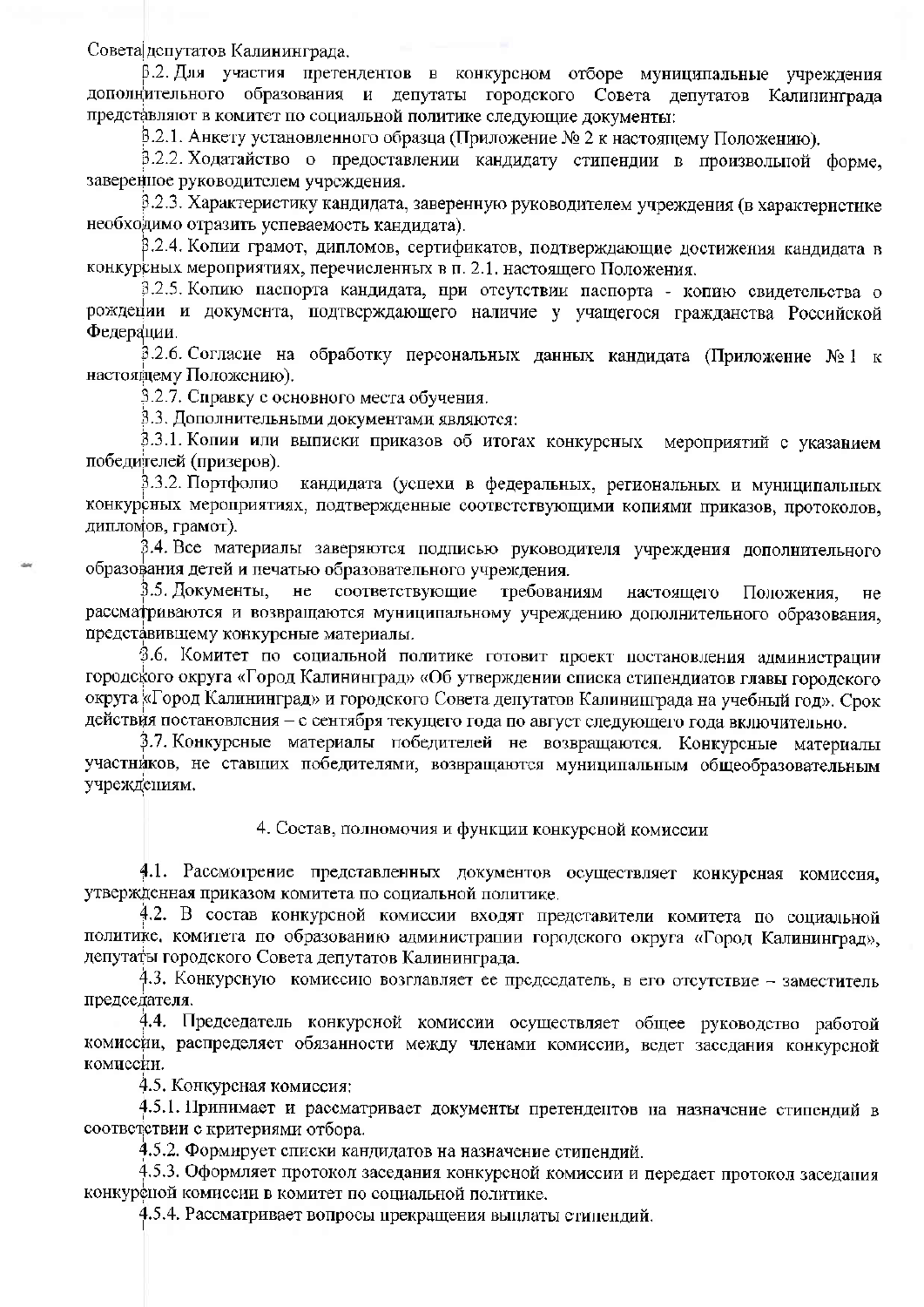4.6. Решение комиссии о назначении стипендий или прекращении выплаты стипендий принимается открытым голосованием большинством голосов при наличии на заседании не менее 2/3 членов комиссии и оформляется протоколом заседания комиссии.

### 5. Внесение изменений в список стипендиатов

5.1. Список стипендиатов в течение периода выплаты стипендий может меняться.

5.2. Изменения в список стипендиатов вносятся в следующих случаях:

- убытие стипендиата из образовательного учреждения,

прекращение действия основания, по которому стипендия была назначена.

5.3. Комитет по социальной политике принимает на рассмотрение заявления руководителей муниципальных общеобразовательных учреждений. муниципальных учреждений дополнительного образования с аргументами и конкретными предложениями по вопросу прекращения выплаты стипендий и направляет указанные заявления на рассмотрение в конкурсную комиссию.

5.4. В течение текущего учебного года для назначения стипендий конкурсная комиссия вправе выдвигать иных кандидатов, отвечающих требованиям настоящего Положения.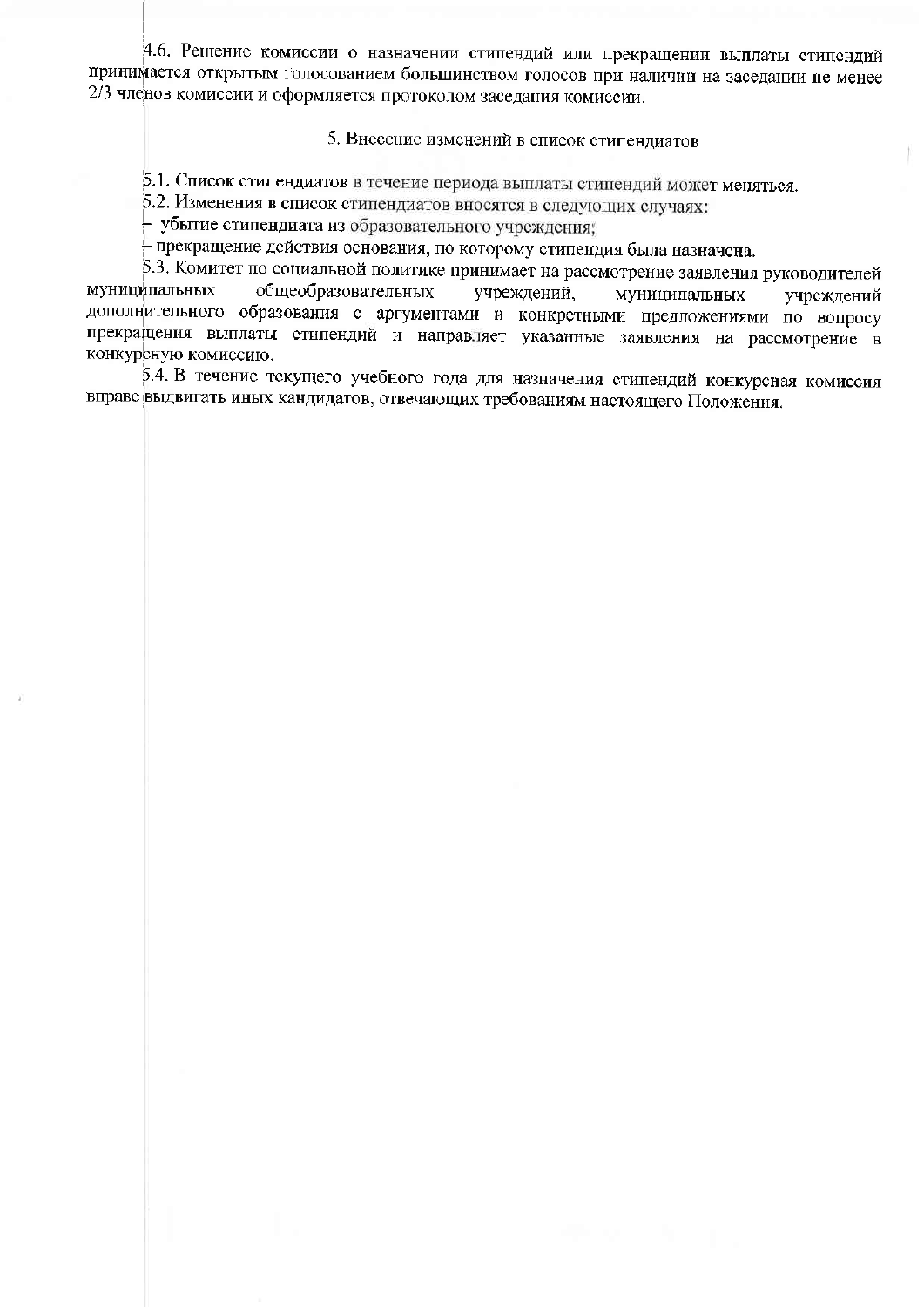Приложение №1 к Положению «О конкурсном отборе претендентов на назначение стипендий главы горолекого округа «Город Калининград» и городского Совета лепутатов Калининграда для одаренных летей воспитанников муниципальных учреждений дополнительного образования детей творческой направленности»

# **СОГЛАСИЕ**

# на обработку персональных данных

| Я       |                                                                       |  |
|---------|-----------------------------------------------------------------------|--|
|         | (родитель (законный представитель) несовершеннолетного)               |  |
| паспорт |                                                                       |  |
|         | (серия, номер, когда и кем выдан)                                     |  |
|         |                                                                       |  |
|         |                                                                       |  |
|         |                                                                       |  |
|         | даю согласие на обработку переональных данных моего(ей) сына (дочери) |  |

(Ф.И.О. несовершеннолетнего)

учащего(ей)ся класса

(наименование образовательного учреждения)

выражаю согласие на обработку следующих персональных данных мое(й)го сына (дочери): фамилия, имя, отчество, год, месяц, дата, место рождения, адрес регистрации, место учебы и любая иная информация, относящаяся к личности моего ребёнка, доступная или известная (далее персональные данные) комитету по социальной политике администрации городского округа «Город Калининград», для оформления всех необходимых документов, требующихся в процессе подготовки и проведения конкурсного отбора претендентов на назначение стипендии главы городского округа «Город Калининград» и городского Совета депутатов Калининграда для одаренных детей и молодёжи, а также последующих мероприятий, сопряженных с данным конкурсом, путем сбора, систематизации, накопления, хранения, использования, распространения (в том числе передачи), обезличивания, а также на уточнение (обоснованное изменение), блокирование, уничтожение и осуществление иных действий с персональными данными с учетом действующего законодательства как ручным, так и автоматизированным способами на срок с

2013 г. до истечения сроков хранения соответствующей информации или документов, содержащих информацию с персональными данными.

Я оставляю за собой право в случае неправомерного использования предоставленных данных отозвать согласие, предоставив письменное заявление.

Настоящим я подтверждаю, что в случае необходимости предоставления персональных данных для достижения указанных выше целей трстьим лицам комитет по социальной политике администрации городского округа «Город Калининград» вправе в необходимом объеме раскрывать для совершения выпеуказанных действий информацию таким третьим лицам, их агентам и иным уполномоченным лицам, а также предоставлять таким лицам соответствующие документы, содержащие такую информацию, для обработки персональных данных на основании настоящего согласия.

Я проинформирован(а), что под обработкой персональных данных понимаются действия (операции) с персональными данными в рамках исполнения Федерального закона от 27.07.2006 № 152-ФЗ «О персональных данных».

лата